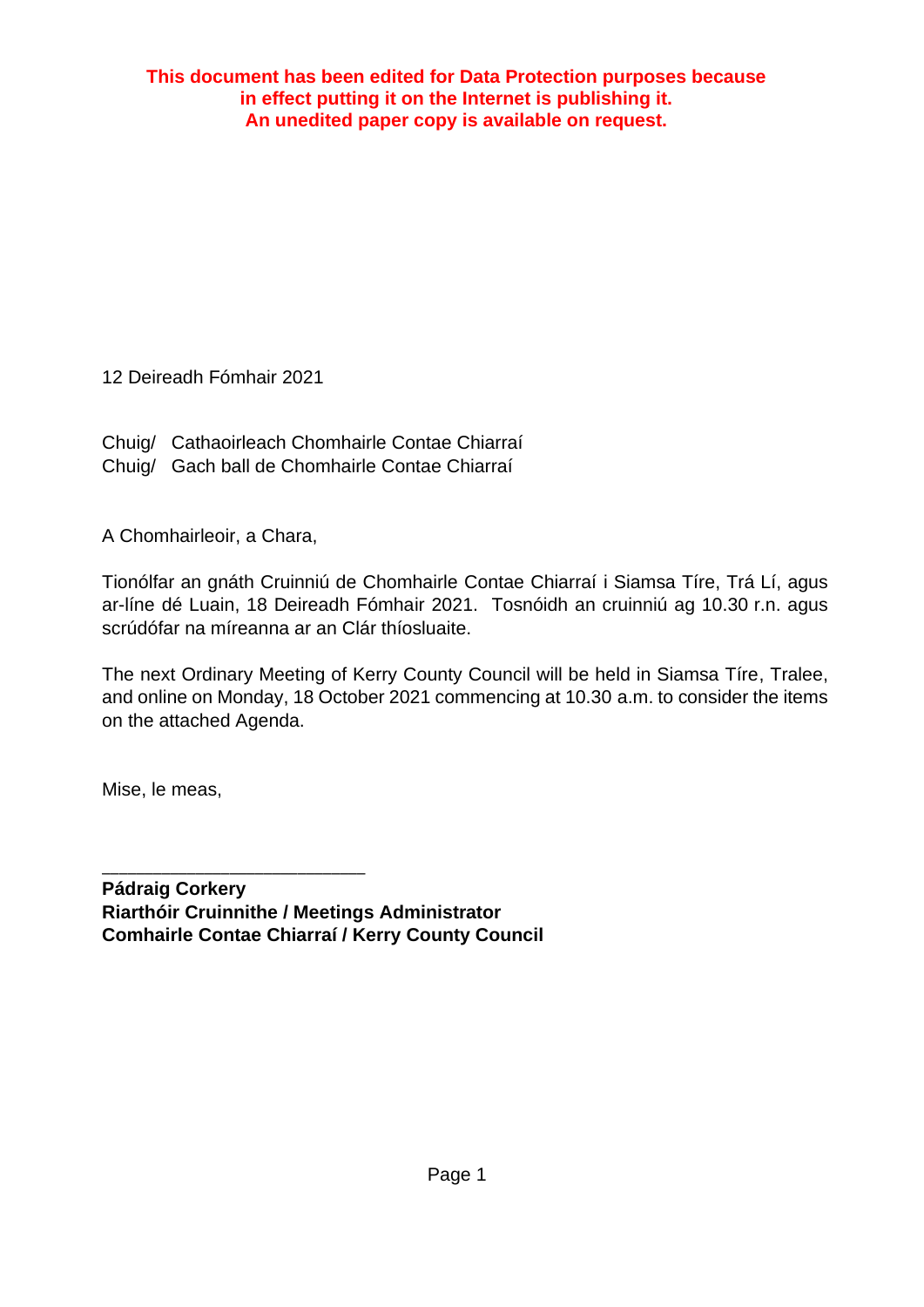- **1.** To note Protocols/Induction for Meetings.
- **2.** Cathaoirleach's Report on the CPG meeting held on 12 October 2021.
- **3.** Confirmation of the Minutes of the September Ordinary meeting of Kerry County Council held on 20 September 2021. *(Matter for Resolution*)
- **4.** Chief Executive's Report to Council.
- **5.** Disposal of Property
	- a) To consider the disposal of a plot of ground measuring 2.5m x 3.2m in Folio KY10081F at the Láthair na Mánach Kerry County Council social housing development in the townland of Rathmore, Co. Kerry, to the ESB in accordance with the terms of notice issued 28 September 2021 pursuant to Section 183 of the Local Government Act 2001 and Section 211 of the Planning and Development Act 2000. (Matter for Resolution)

To be dealt with by Mr. M. O'Donoghue, Director of Services

b) To consider the disposal of lands (measuring 0.0926hA or 926sq.m) situated within Pinewood Estate in the townland of Park, in the Barony of Magunihy, in the Electoral Division of Killarney to Pinewood Residents Association by way of a 20 year Lease Agreement in accordance with the terms of notice issued 1 October 2021 pursuant to Section 183 of the Local Government Act 2001, Section 211 and Section 211(5) of the Planning and Development Act 2000 and Article 206 of the Planning and Development Regulations 2001.

(Matter for Resolution)

To be dealt with by Mr. A. McAllen, Head of Finance

**6.** To consider the Chief Executive's Report on Strategic Infrastructure Application Ref. ABP-311233-21 for 10-year permission for proposed Shannon Technology and Energy Park consisting of power plant, battery energy storage system, floating storage and regasification unit, jetty, onshore receiving facilities, above ground installation and all ancillary structures/works in the townlands of Kilcolgan Lower and Ralappane, Ballylongford, Co. Kerry, in accordance with Section 37E of the Planning and Development Act 2000 as amended. *(Matter for Resolution)*

To be dealt with by Mr. M. Scannell, Director of Services

**7.** To consider the 2022 – 2024 Multi-Annual Restoration Improvement Programme. *(Matter for Resolution)*

To be dealt with by Mr. C. O'Sullivan, Director of Services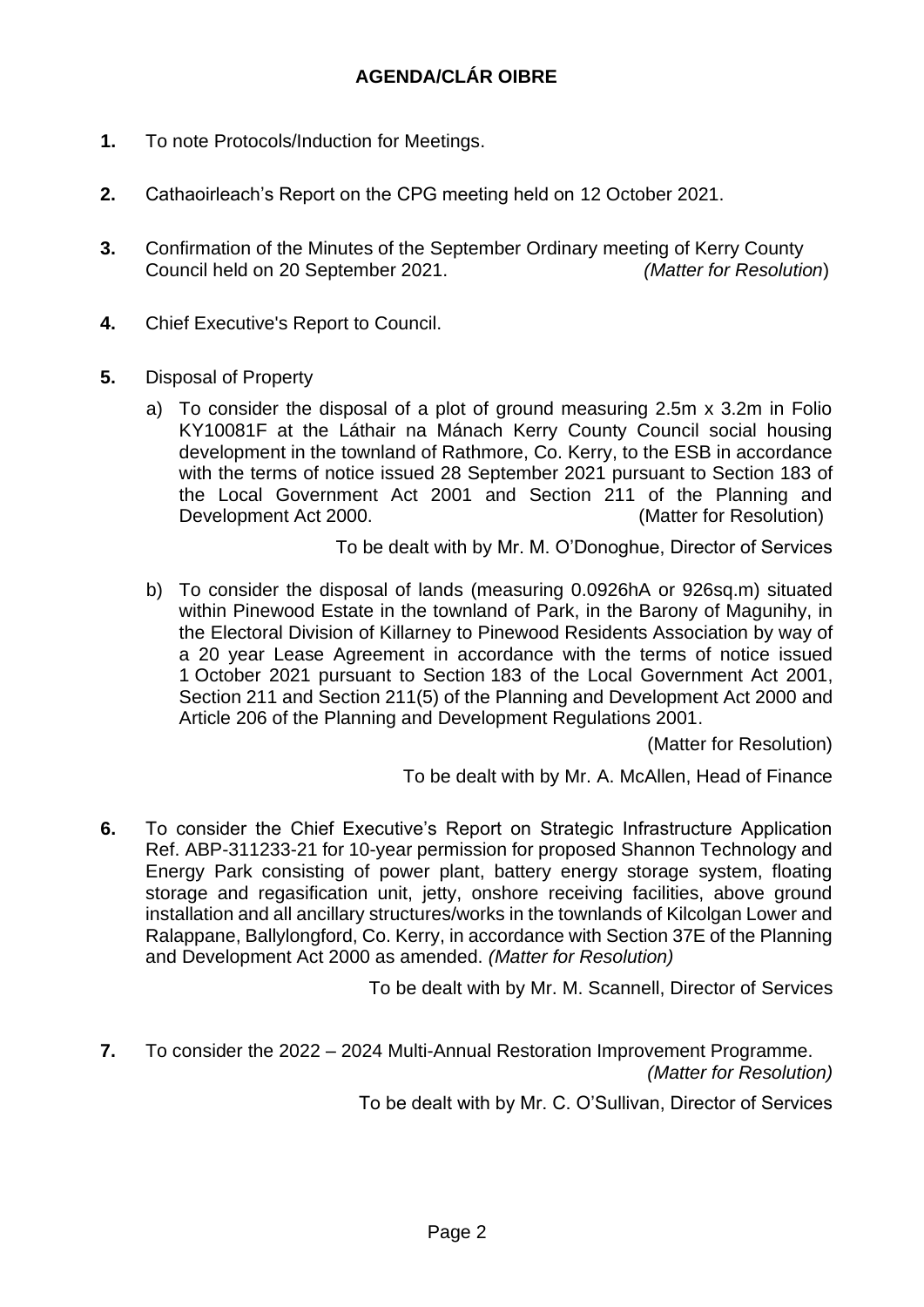**8.** To approve the incurring of overdraft accommodation not exceeding €20m for the 12 months ending 31st December 2022. *(Matter for Resolution)*

To be dealt with by Ms. A. McAllen, Head of Finance

- **9.** Dates for Meetings:
	- (a) To agree a date for a Special Meeting of Kerry County Council regarding the Housing for All Plan – Suggested Date: Friday, 3 December 2021 at 10.30 a.m.
	- (b) To approve the change of date of the December Ordinary Meeting to Monday, 13 December 2021.
- **10.** To note schedule of meetings for October-December 2021.
- **11.** Presentation on the UNSECO Biosphere Reserve by Ms. Eleanor Turner, Biosphere Officer, South Kerry Development Partnership - 12.00 noon.
- **12.** Reports from SPC Chairs:
	- (a) Cllr. Michael O'Shea on the meeting of the Economic Development, Enterprise, Tourism and Community SPC held on 16 September 2021.
	- (b) Cllr. Mike Kennelly on the meeting of the Roads, Transportation & Marine SPC held on 17 September 2021.
	- (c) Cllr. Johnnie Wall on the meeting of the Housing SPC held on 29 September 2021.
- **13.** To approve the opening of tenders for:
	- (a) Mitchel's/Boherbee Regeneration Area Phase 1B Environmental Enhancement Works at Hawley Park, Tralee, Co Kerry for Kerry County Council - Closing Date: 29 October 2021.
- **14.** Notices of Motion 1 40
- **15.** Correspondence Conferences and Seminars
	- (a) To approve the attendance of Cllr. Niall Kelleher at the Climate Action Regional Office Eastern & Midlands virtual conference entitled 'Climate Action Economic Opportunities - Local Authorities Supporting Enterprise' on 12<sup>th</sup> and 13<sup>th</sup> October 2021.
	- (b) To approve the attendance of Cllrs. Donal Grady and Niall Kelleher at the Celtic Conferences Conference on the theme 'A Practical Guide to Budget 2022' held in Clonakilty, Co. Cork, on 15<sup>th</sup>-17<sup>th</sup> October 2021.
	- (c) To authorise the attendance of Elected Members at the AILG Online Training on the theme "How to Implement National Renewable Energy Targets in Development Plans (Part 2)" to be held on 29th October 2021.